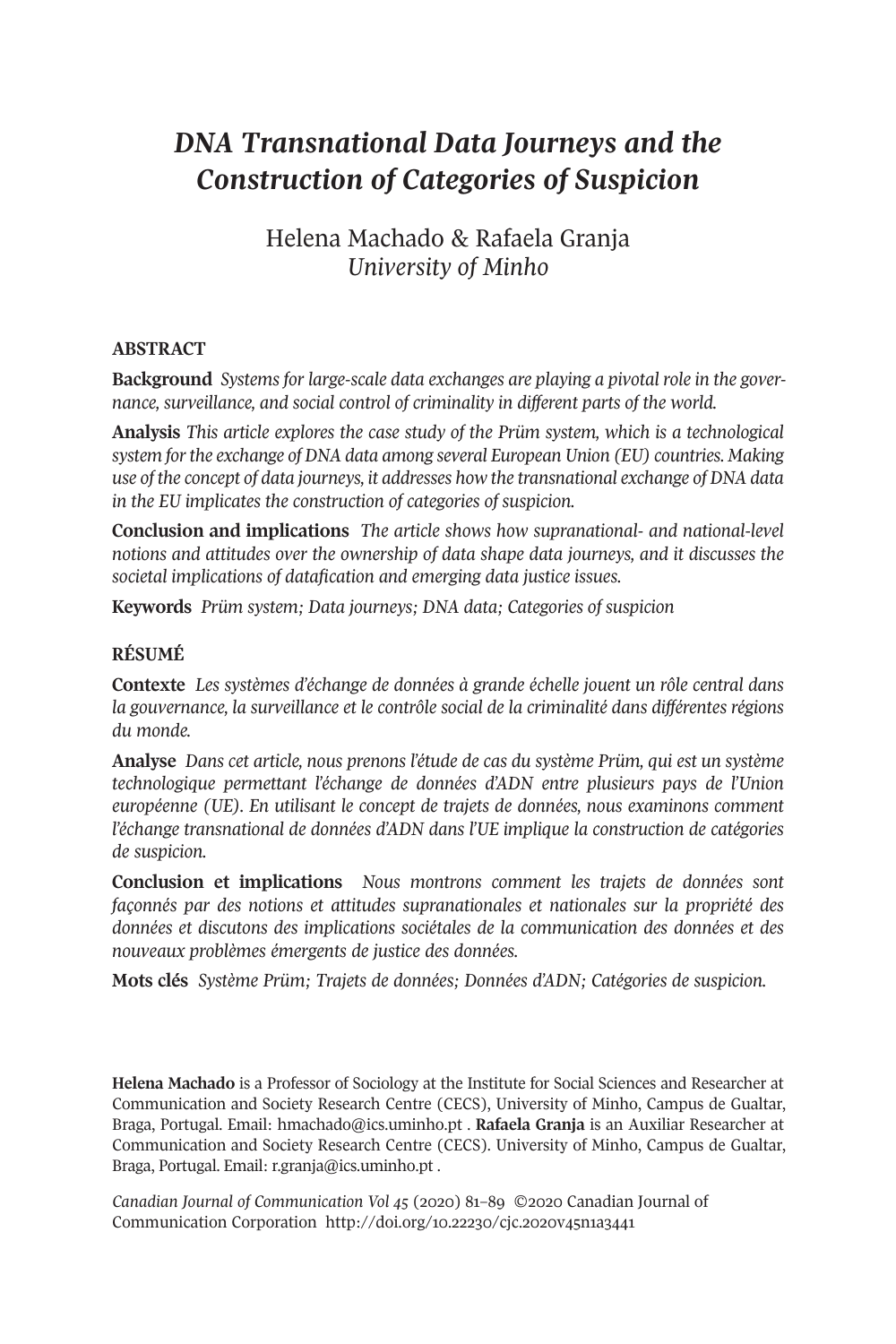### **Introduction**

On May 21, 2015, an elderly couple were found raped and killed in their home in the city of Vienna, Austria. Although the Austrian police found the alleged killer's DNA, no DNA matches<sup>1</sup> were identified in the national DNA database. However, under a transnational agreement on DNA data exchange among European Union countries, the Dutch DNA database offered a DNA match for a 29-year-old Polish man. The Austrian authorities began looking for him. The suspect was arrested at a railway station in Düsseldorf, Germany, on June 8, 2015. There was suspicion that this man might have committed violent crimes in other European countries. Therefore, the authorities of other EU countries—namely, the U.K., Sweden, and Germany—started looking for matches in the Polish DNA database. The suspect's DNA profile matched several unidentified crime scene stains (Machado & Granja, 2018).

The matches in this criminal case were produced in the context of the Prüm system, a transnational system of surveillance and identification designed to govern some of the most contentious and high-profile issues in current European politics, such as cross-border crime and terrorism. This network was created to exchange biometric data (DNA profiles, fingerprints, as well as motor vehicle information) stored in the state databases of different European Union (EU) member countries (European Union Council, 2008a, 2008b). This article focuses solely on exploring the data journeys of DNA data in the EU and the implications forthe construction of categories of suspicion.

The Viennese criminal case encompasses several interesting facets to explain why this case study is important in the context of data power. First, the hero of the story was a DNA match, thus relating the criminal case to a data narrative widely circulated that portrays DNA technologies as holding the unrivalled power to identify perpetrators of crimes (Lynch, Cole, McNally, & Jordan, 2008). Framed more broadly, this data narrative thus conveys that complex societal problems, such as serious crimes committed by transnational criminals, might be worked out by expanding the scope of DNA profiling and databasing. Transnational DNA data exchange enabled by the Prüm system is thus presented as a powerful, objective, and neutral method for solving serious crimes (Prainsack & Toom, 2010, 2013).

Second, the European scenario is particularly interesting due to the mandatory nature of the Prüm system. Coming into force in 2008 (European Union Council, 2008a, 2008b), the Prüm Decisions established the *mandatory* exchange by all EU member states of DNA profiles across the EU, regardless of each country's particular socio-economic conditions and technical traditions regarding the management of biometric data. Currently, 25 EU member states have operationalized the exchange of DNA data within the Prüm system (European Union Council, 2019). [2](#page-7-1) Nevertheless, the level of implementation of Prüm varies widely, for example while the Netherlands and Austria are connected to 23 countries, Bulgaria is exchanging DNA data with nine countries and the United Kingdom with one country (European Union Council, 2019).

The third element outlined by the criminal case regards the villain of the story: an Eastern European man moving around Europe and potentially committing crimes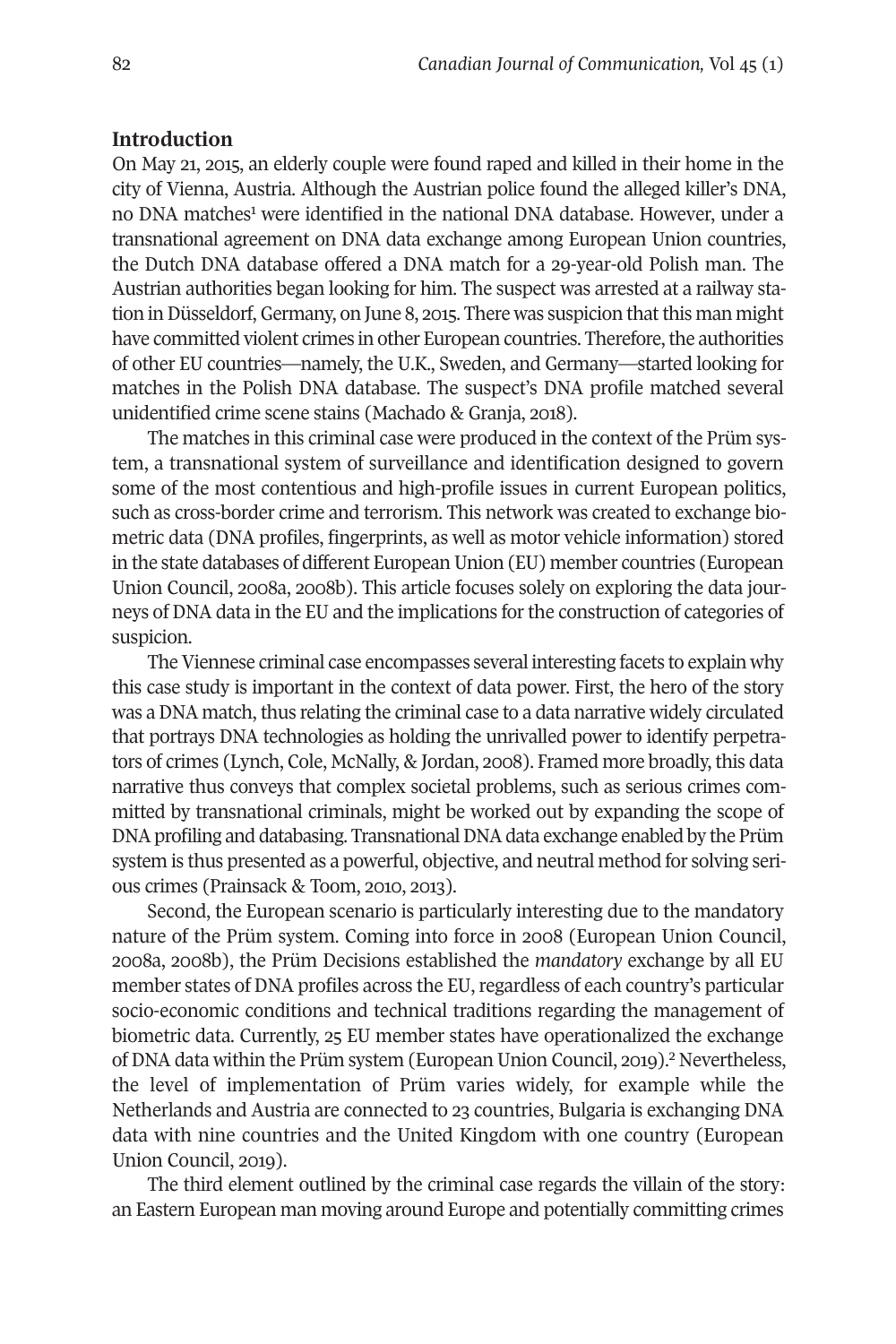in different countries. This case is associated with the narrative of the increasing transnational movement of people and growing cross-border crime (Broeders, 2007; Guild & Geyer, 2008; Hufnagel & McCartney, 2017; Lyon, 2004), and more importantly, relates this case to complex historical and geopolitical intersections between power and agency, which frame relations between Western and Eastern Europe (Wolff, 1994).

#### **The Prüm system and data journeys**

There are a number of ethical implications related to the transnational exchange of forensic DNA data under the Prüm regime, with most of the academic debate focusing on data protection, the excessive surveillance of citizens, and potential threats to civil rights, such as privacy, liberty, and the presumption of innocence (McCartney, 2010; McCartney, Wilson, & Williams, 2011; Nuffield Council on Bioethics, 2007). This article chooses a different approach, instead building on insight from science and technology studies (STS) to examine the transnational exchange of DNA data. In the last two decades, STS have significantly contributed to critical thinking about the creation and expansion of the forensic DNA databases used to support the activities of criminal prosecution and the criminal justice system (Cole, 2001; Jasanoff, 1998, 2006; Lawless, 2012; Lawless & Williams, 2010; Lynch, 2003; Williams & Johnson, 2005).

Inspired by such contributions, the concept of data journeys (Bates, Lin, & Goodale, 2016; Leonelli, 2016) is used here to address the "travels" of DNA data in the EU and the implications for the construction of categories of suspicion. According to Sabina Leonelli (2016), data journeys constitute "the material, social and institutional circumstances by which data are packaged and transported across research situations, so as to function as evidence for a variety of knowledge claims" (p. 5). Applied to the Prüm system, the concept of data journeys allows for empirically grasping the decisions involved in the practices of data production, processing, management, and use, while simultaneously outlining how data objects move through space and time connecting different sites of practice across vast data infrastructures (Bates, Lin, & Goodale, 2016). In addition, to conceptualize DNA as something that travels helps draw attention to the mutability of data, illuminating how they are adapted for different purposes by diverse practitioners (Bates et al., 2016; Leonelli, 2016). By interrogating the processes of data management as performative, data journeys thus foster an understanding of the practices through which data can be differently apprehended, acquired, represented, transformed, and integrated.

In the specific case of the Prüm system, such an approach illuminates how forms of subjectivation—in this case, criminalization—do not only depend on the actual information provided by the data but also on the epistemic positioning of practitioners and on the larger social and political setting within which the data travel. In other words, the journeys of DNA data are entangled with the production of particular categories of suspicion, such as certain populations from particular Eastern European countries and other non-EU migrants. The term categories of suspicion is used to outline how "suspects are constituted through social interaction with criminal justice system agents, agencies, and processes" in ways that deploy the "demographic, socioeconomic, and cultural stigma that criminal justice agents associate with suspect status" (Cole & Lynch, 2006, p. 40).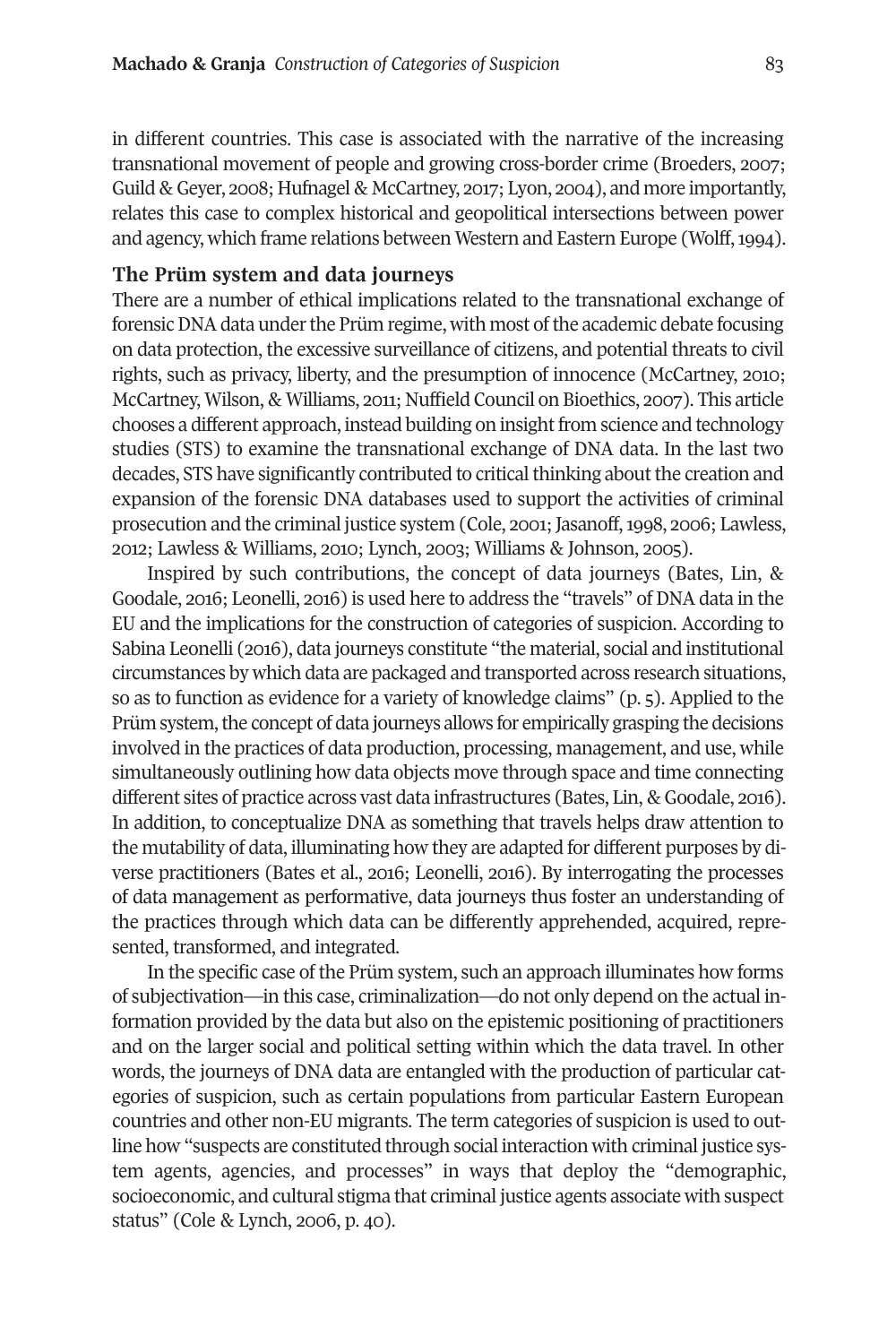## **Case study methodology**

This article is based on a European Research Council (ERC)-funded project [3](#page-7-2) that aims to explore the societal, cultural, ethical, regulatory, and political impacts of the use of DNA technologies in the EU. This research utilizes a multi-methodological approach, including the collection and analysis of legislation and documentation, as well as interviews with forensic practitioners directly involved with the Prüm system. This article draws on insight from 32 semi-structured recorded and transcribed interviews conducted in 20 European countries with 40 professionals operating the Prüm system, also known as Prüm National Contact Points (NCPs).

Participants were first identified from the public contact list provided in the Working Party on Information Exchange and Data Protection documents (European Union Council, 2015), and then by contacting privileged informants in the area. Participants were recruited by email, letter, and telephone calls. Interviews included the collection of the following information: views on and experience with the implementation of Prüm at state and European levels, opinions about the purpose and contribution of Prüm, ethical issues raised by the transnational exchange of DNA data, expectations about DNA technology development and innovation, and perceptions related to communication with the public. To protect the identity of the participants, a letter was attributed to each country in which the participant is based.

Extracts from interviews conducted with NCPs referring to the particularities of DNA data exchange and forms of constructing suspicion were coded and subjected to multiple readings to develop an in-depth understanding. To prevent narrow framings of categories of suspicion, the notion was made researchable by considering not only ideas about suspect or criminal groups but also what the professionals directly cited as being important considerations when making decisions about data processing, management, and subsequent use. These quotations were then systematically compared, contrasted, synthesized, and coded by theme and thematic category following the principles of grounded theory (Charmaz, 2006), then interpreted using a qualitative content analysis approach (Mayring 2004).

#### **Prüm step one and two: A two-fold journey**

Europe is gradually transforming into a digital and selective border machine (Broeders, 2007; Van der Ploeg, 1999). The narratives of the experts who operate the Prüm system highlight an ambivalence between the celebration of a European society that facilitates movement and promotes the idea of "no borders" on the one hand, and, on the other, increasingly attempts to restrict and monitor the mobility of people deemed problematic:

We are just getting globalised. ... In terms of fighting crime, the freer the movement of people the harder things can get. [Country K]

In this sense, the Prüm system, by allowing the automatic exchange of DNA profiles across countries, is seen by interviewees as way to "control" potentially dangerous people on the move:

[Prüm] gives us the opportunity to catch that guy who can travel freely in all Europe. [Country G]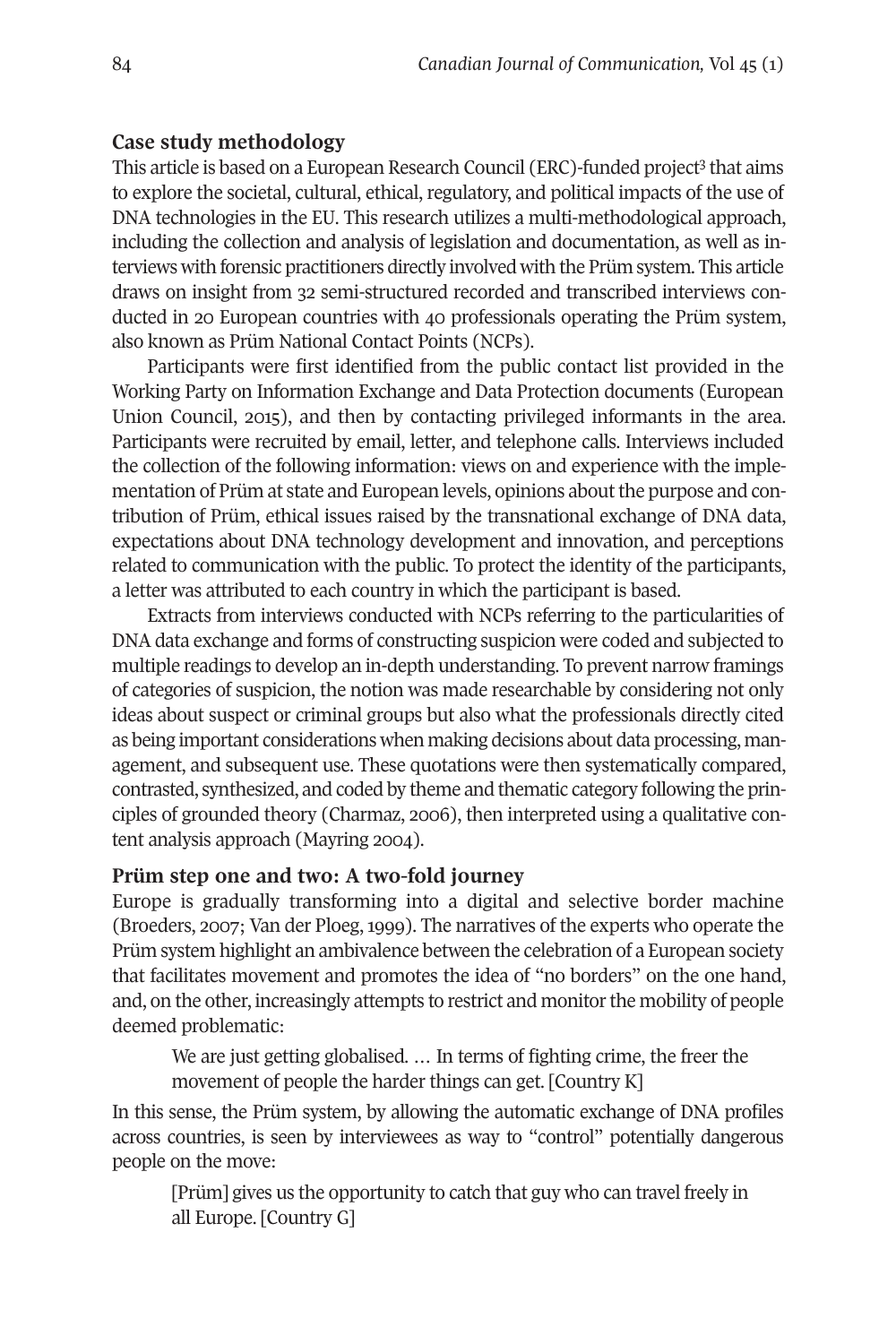The journey of DNA data in the Prüm system is based on a two-step approach. The first step consists of an automatic exchange of DNA profiles. Specifically, when a search is made in a national database for a DNA sample retrieved from a crime scene and no match is found, the Prüm system permits the data to be transmitted and searched in other EU member state national databases. A notification is then sent to the original member state notifying it of a hit (a matching profile) or no hit.According to interviewees, the journey of data in this first step of the Prüm system is characterized by "neutrality" due to the use of impersonal identification numbers (Porter, 1995), that is, numerical references to profiles. As the following quote illustrates, interviewees believe that the apparent "neutrality" of codes and numbers protects the identity of the person to whom the profile belongs, thus constructing what Helena Machado and Rafaela Granja (2018) described as a black box for privacy issues within Prüm:

In the first step [of the Prüm system] you only compare DNA profiles, and DNA profiles are only twenty or thirty numbers. There is nothing you can tell about the owner of the DNA profile from the DNA profile itself. [Country A]

When DNA profiles are automatically exchanged between countries, it constitutes an operation that resonates with what Kevin Haggerty and Richard Ericson (2000) describe as the "surveillant assemblage," which "operates by abstracting human bodies from their natural and territorial setting and separating them into a series of discrete flows" (p. 606). However, "hidden" in the seeming neutrality of codes, numbers, and standards, DNA also plays a constitutive role in the construction of categories of suspicion.

The second step within the Prüm system occurs if a hit is identified. At this time further requests for further information are processed through the existing police or judicial channels (McCartney, 2014). Criminality is personalized—and territorialized in step 2, inasmuch as the type of crime, the name, the nationality, and other personal data are disclosed. Such information leads to subsequent decisions by NCPs on what matches "are worth" following, i.e., which data should continue their journey and which journeys should be interrupted. There are several factors that might intervene in such decisions, such as the time passed since the crime, the severity of the crime, and the overall value for constructing valuable intelligence (Innes, Fielding, & Cope, 2005) for criminal investigation:

The main parameter is that if the case is not ongoing, and if the case is not of a certain level, nobody will follow-up. Nobody. … The only aspect is to make a balance between the additional value of going further or to stop here. [Country H]

Data is then reassembled into distinct "'data doubles' which can be scrutinized and targeted for intervention" (Haggerty & Ericson, 2000, p. 606).

### **The construction of categories of suspicion**

Making decisions about data journeys also operate along specific notions of categories of suspicion. This does not only mean the re-performance of the border of a nationstate but also the performance of the subject identified by the DNA profile. In such an assessment, interviewees describe how Europe's risky *others* come in many versions.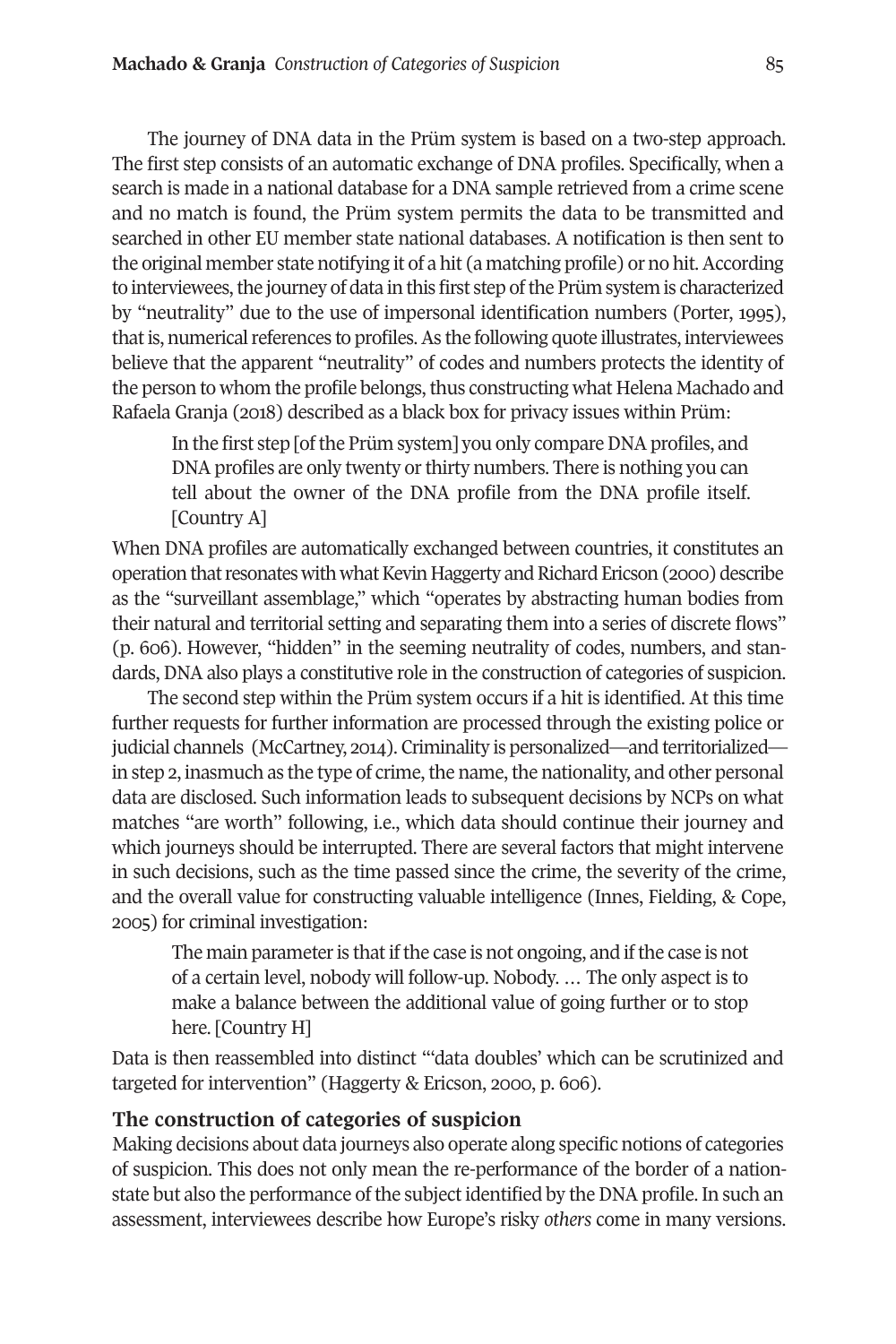One of the most prominent categories of suspicion in the Prüm data journeys is the *foreigner* from Eastern Europe countries. The following quote is from a Prüm NCPbased country in central Europe:

Since the early 2000s, with criminals from East European countries and so on, there are a lot of networks. … So, people are crossing, and with Schengen that's quite easy, you know. ... People are coming, so we [know] a list of Lithuanian networks, we know Romanian networks, Bulgarian networks, Polish networks, and so on. [Country H]

The hopes and concerns that accompany the journeys of DNA data across different sites of practice and distinct vast data infrastructures generate particular data-based suspect subjectivities. The choice of which data should be prioritized and looked at operates along specific notions of categories of suspicion. Data that are collected in one place and from a particular set of persons contribute to assessing and judging different persons in different places. This has one important consequence, as data journeys do not always entail the reassembling of personal data that then imposes suspicion on a person. Often, there is a pattern that leads to data-based judgments. Rather than just presenting a request-check for information and responding to a request, data journeys are differently apprehended and integrated into the Prüm system. As described by the following interviewee, some categories of suspicion imply immediate actions:

We know by investigation experience that such drug criminals, which are very often Nigerians, they also move very strongly. They are very often in the Netherlands, in France, in Spain. So, we say: Such types of crime we should be checking immediately against those, those, and those countries. [Country M]

The narratives of participants reveal how the creation and consolidation of categories of suspicion do not only depend on the actual information provided by the data, but also on the larger social and political setting within which the data travel.

## **The mutability of data and its journeys**

Besides making decisions about which matches to follow-up, interviewees also mention limitations imposed on data journeys, especially with regard to the type and amount of information that can be accessed at a transnational level. For example, once country A makes a request to obtain more information about a DNA hit—a person linked to a particular DNA profile—country B (which received the request) might decide to share or notto share more information.As one interviewee states: "every country is free to share with the rest of the EU whatever they want on a national level" [Country C].

Many interviewees occupy different positions. Representatives of countries in which the custody of the DNA database is in the hands of the police tend to believe that all information available should be provided in order to collaborate successfully and achieve the same goal. In countries where the custody of forensic DNA databases is in the hands of the judiciary, the information provided is generally restricted to a minimum. The following quotations are illustrative of such different positionings: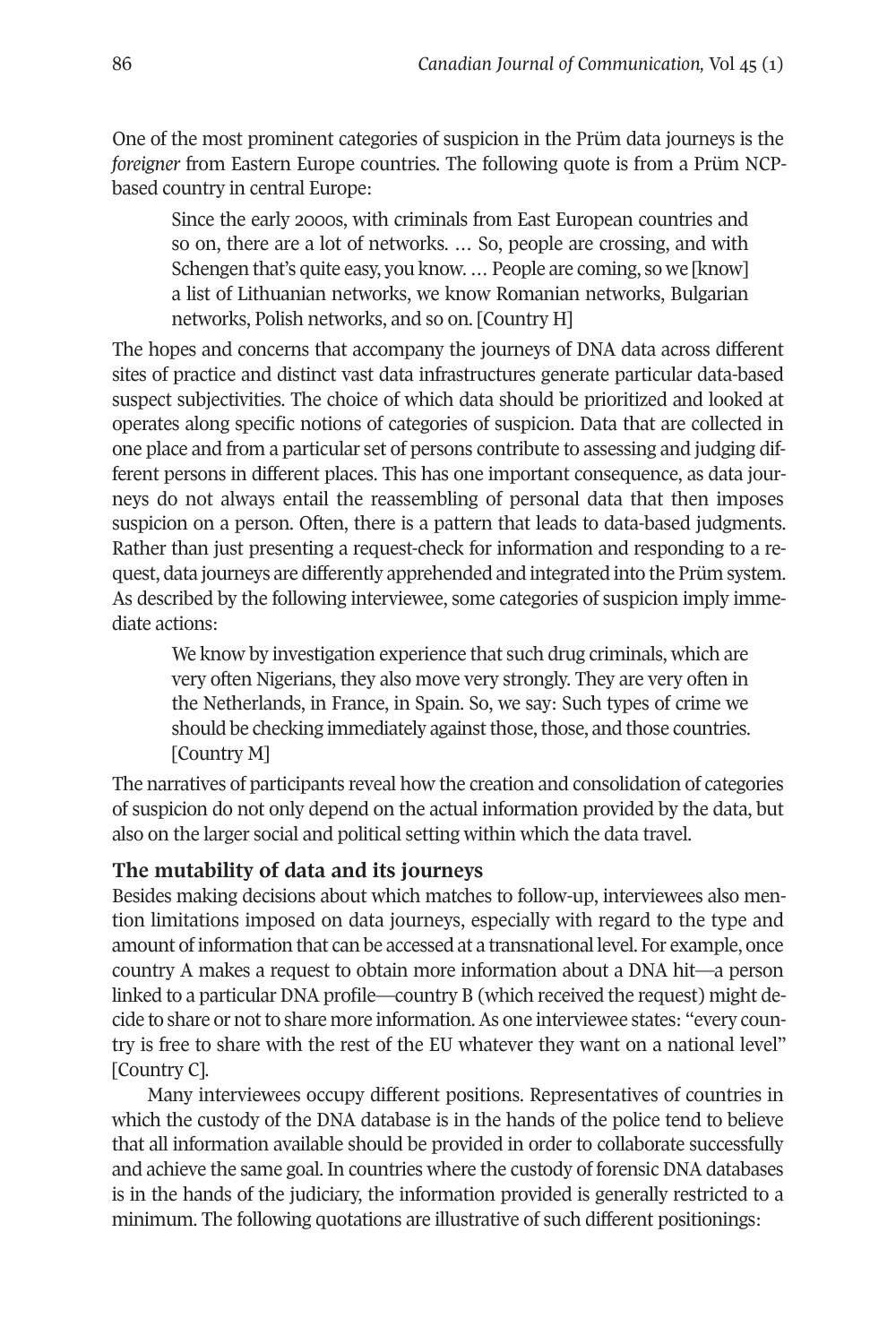As soon as it is available … we send back the information … we can all together disrupt all the [crime] networks. [Country H]

This data is only for our use, no one else has access to this. … If you are informing about the data a second country, when we get a hit, we have a strict list of data that we can provide them. [Country G]

Such different attitudes toward the availability of data outline how the mutability of data—how they are adapted for different purposes and acted on by diverse practitioners—plays a particularly significant role in the Prüm system. The EU rests on the utopian idea that borders do not exist, which is (at least partially) characterized by the increased strength of networks of cooperation among different countries. Borders in the EU are, however, very real institutions, with the associated border technologies. Data journeys in such a context, thus, simultaneously perform openness and enclosure—a constant dialectical interplay.

### **Conclusion**

The results of this case study about the data journeys of DNA data across the EU suggests that not only do data journeys perform a different version of Europe, they also perform several forms of categories of suspicion. This forms two types of interrelated narratives. First, by enrolling and translating heterogeneous elements into sets of data that determine, enact, and perform categories of suspicion, and second, by managing controversies related to data journeys between different jurisdictions that (re)create borders within EU.

This Prüm case study—located in the wider account ofthe changing dynamics of technology, geopolitics, and criminalization—thus allows forthe empirical exploration of issues of power and social justice in an age of datafication. Taking into consideration the increasing shifts in several domains of social life to collect and process massive amounts of data, this case study articulates how, within contemporary projects that aim to know and govern mobile bodies (Aas, 2011; Broeders, 2007), criminalization might take place by managing several decisions related to the production, travels, and use of data. Demonstrating how supranational- and state-level notions about crossborder crime and suspect social groups and individuals, as well as attitudes over the national ownership of data, are enacted, this case study begins to unravel some of the societal implications of datafication. While initial concerns with the Prüm system focused on the issues of surveillance and privacy, this case study shows how an increased emphasis should be placed on the fact that data journeys are not uniform and do not implicate everyone in the same way. Data journeys within the Prüm system take part in a system of social sorting, thus (re)constructing categories of suspicion in ways that highlight geopolitical tensions. In such a context, questions of data justice require detailed study to discover how data power works in different systems.

#### **Acknowledgements**

This work received funding from the European Research Council (ERC) under the EuropeanUnion's Horizon 2020 research and innovation programme (grant agreement No. 648608), within the project "EXCHANGE – Forensic Geneticists and the Transnational Exchange of DNA Data in the EU: Engaging Science with Social Control,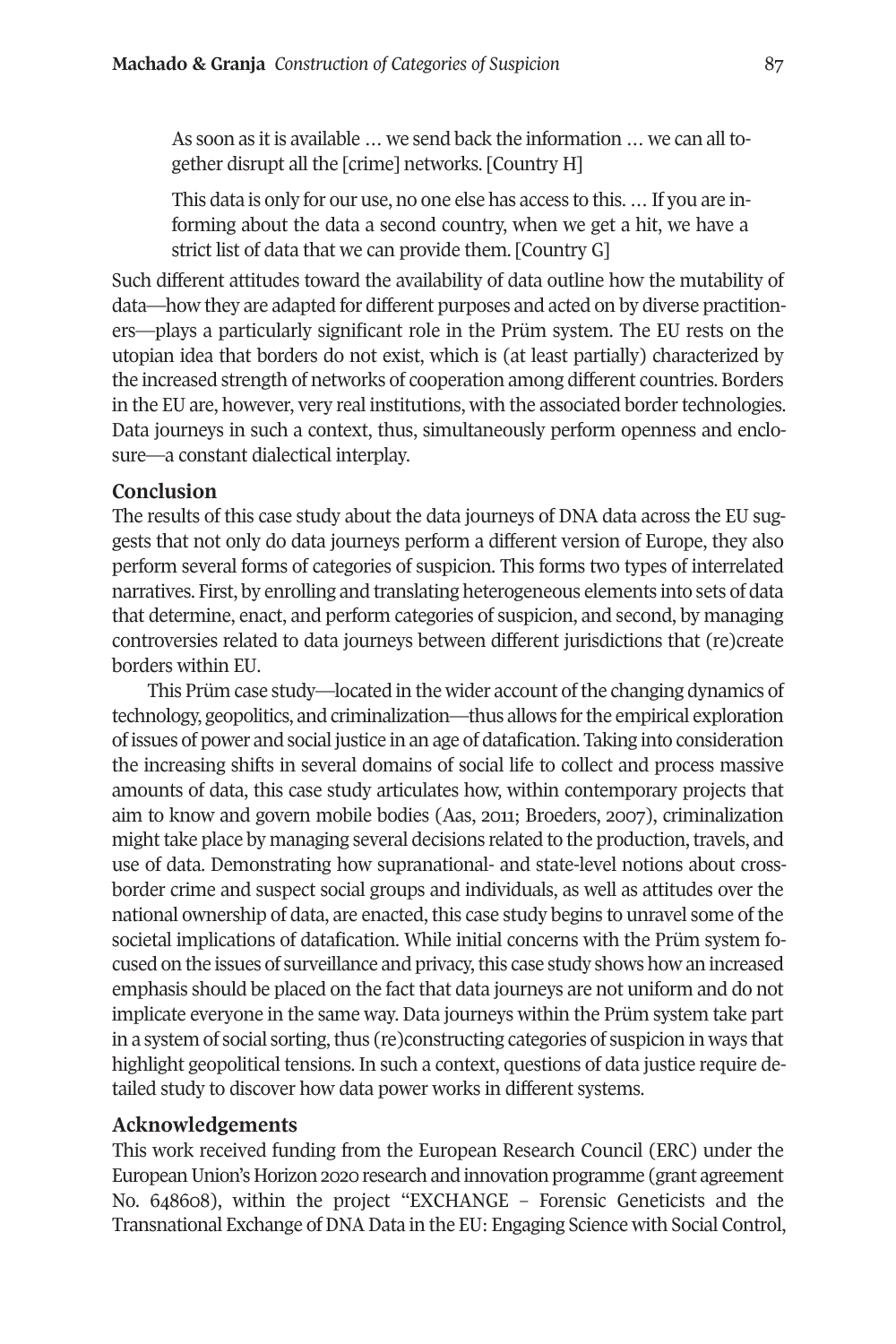Citizenship and Democracy" led by Helena Machado and hosted at the Communication and Society Research Centre at the Institute for Social Sciences at the University of Minho in Portugal.

#### <span id="page-7-0"></span>**Notes**

1. A "match" or a "hit" might be used equally to describe correspondence between DNA profiles discovered by a database search at a single instant in time, independent of being a stain or stain-to-person match (European Network of Forensic Science Institutes, 2016).

<span id="page-7-2"></span><span id="page-7-1"></span>2. The countries that are not in the Prüm system are Greece, Ireland, and Italy.

3. Project EXCHANGE "Forensic Geneticists and the Transnational Exchange of DNA Data in the EU: Engaging Science with Social Control, Citizenship and Democracy" (ERC Grant agreement No. 648608), led by Helena Machado.

## **References**

- Aas, Katja Franko. (2011). "Crimmigrant" bodies and bona fide travelers: Surveillance, citizenship and global governance. *Theoretical Criminology*, *15*(3), 331–346. doi: [10.1177/1362480610](https://doi.org/10.1177/1362480610396643) [396643](https://doi.org/10.1177/1362480610396643)
- Bates, Jo, Lin, Yu-Wei, & Goodale, Paula. (2016). Data journeys: Capturing the socio-material constitution of data objects and flows. *Big Data & Society*, *3*(2),1–12. doi:[10.1177/2053951716654502](https://doi.org/10.1177/2053951716654502)
- Broeders, Dennis. (2007). The new digital borders of Europe: EU databases and the surveillance of irregular migrants. *International Sociology, 22*(1), 71–92. doi: [10.1177/0268580907070126](https://doi.org/10.1177%2F0268580907070126)
- Charmaz, Kathy. (2006). *Constructing grounded theory: A practical guide through qualitative analysis*. Thousand Oaks, CA: Sage Publications.
- Cole, Simon. (2001). *Suspect identities: A history of fingerprinting and criminal identification*. Cambridge, MA: Harvard University Press.
- Cole, Simon, & Lynch, Michael. (2006). The social and legal construction of suspects. *Annual Review of Law and Social Science*, 2, 39–60. doi: [10.1146/annurev.lawsocsci.2.081805.110001](https://doi.org/10.1146/annurev.lawsocsci.2.081805.110001)
- European Network of Forensic Science Institutes. (2016). DNA-database management review and recommendations. URL: [http://enfsi.eu/wp-content/uploads/2016/09/final\\_version\\_enfsi](http://enfsi.eu/wp-content/uploads/2016/09/final_version_enfsi_2016_document_on_dna-database_management_0.pdf) [\\_2016\\_document\\_on\\_dna-database\\_management\\_0.pdf](http://enfsi.eu/wp-content/uploads/2016/09/final_version_enfsi_2016_document_on_dna-database_management_0.pdf) [July 21, 2017].
- European Union Council. (2008a). Council decision 2008/615/JHA of 23 June 2008 on the stepping up of cross-border cooperation, particularly in combating terrorism and cross-border crime. *Official Journal of the European Union, 210.* Brussels, BE: European Council. URL: [https://](https://eur-lex.europa.eu/LexUriServ/LexUriServ.do?uri=OJ:L:2008:210:0001:0011:EN:PDF) [eur-lex.europa.eu/LexUriServ/LexUriServ.do?uri=OJ:L:2008:210:0001:0011:EN:PDF](https://eur-lex.europa.eu/LexUriServ/LexUriServ.do?uri=OJ:L:2008:210:0001:0011:EN:PDF) [January 29, 2019].
- European Union Council. (2008b). Council decision 2008/616/JHA of 23 June 2008 on the implementation of decision 2008/615/JHA on the stepping up of cross-border cooperation, particularly in combating terrorism and cross-border crime. *Official Journal of the European Union, 210.* Brussels, BE: European Union. URL: http://eur-lex.europa.eu/LexUriServ /LexUriServ.do?uri=OJ:L:2008:210:0012:0072: EN:PDF [ July 21, 2017].
- European Union Council. (2015, April 23). *Implementation of the provisions on information exchange of the "Prüm Decisions" – 5010/3/15.* Brussels, BE: European Council. URL: [http://data](http://data.consilium.europa.eu/doc/document/ST-5010-2015-REV-3/en/pdf) [.consilium.europa.eu/doc/document/ST-5010-2015-REV-3/en/pdf](http://data.consilium.europa.eu/doc/document/ST-5010-2015-REV-3/en/pdf) [July 21, 2017].
- European Union Council. (2019, September 3). *Implementation of the provisions on information exchange of the "Prüm Decisions."* Brussels, BE: European Council. URL: [https://data](https://data.consilium.europa.eu/doc/document/ST-5322-2019-REV-4/en/pdf) [.consilium.europa.eu/doc/document/ST-5322-2019-REV-4/en/pdf](https://data.consilium.europa.eu/doc/document/ST-5322-2019-REV-4/en/pdf) [29 January 2020].
- Guild, Elspeth, & Geyer, Florian (Eds.). (2008). *Security versusJustice? Police and Judicial Cooperation in the European Union*. Farnham, UK: Routledge.
- Haggerty, Kevin D., & Ericson, Richard V. (2000). The surveillant assemblage. *The British Journal of Sociology*, *51*(4), 605–622. doi: [10.1080/00071310020015280](https://doi.org/10.1080/00071310020015280)
- Hufnagel, Saskia, & McCartney, Carole (Eds.). (2017). *Trust in international police and justice cooperation*. Oxford, UK: Hart Publishing.